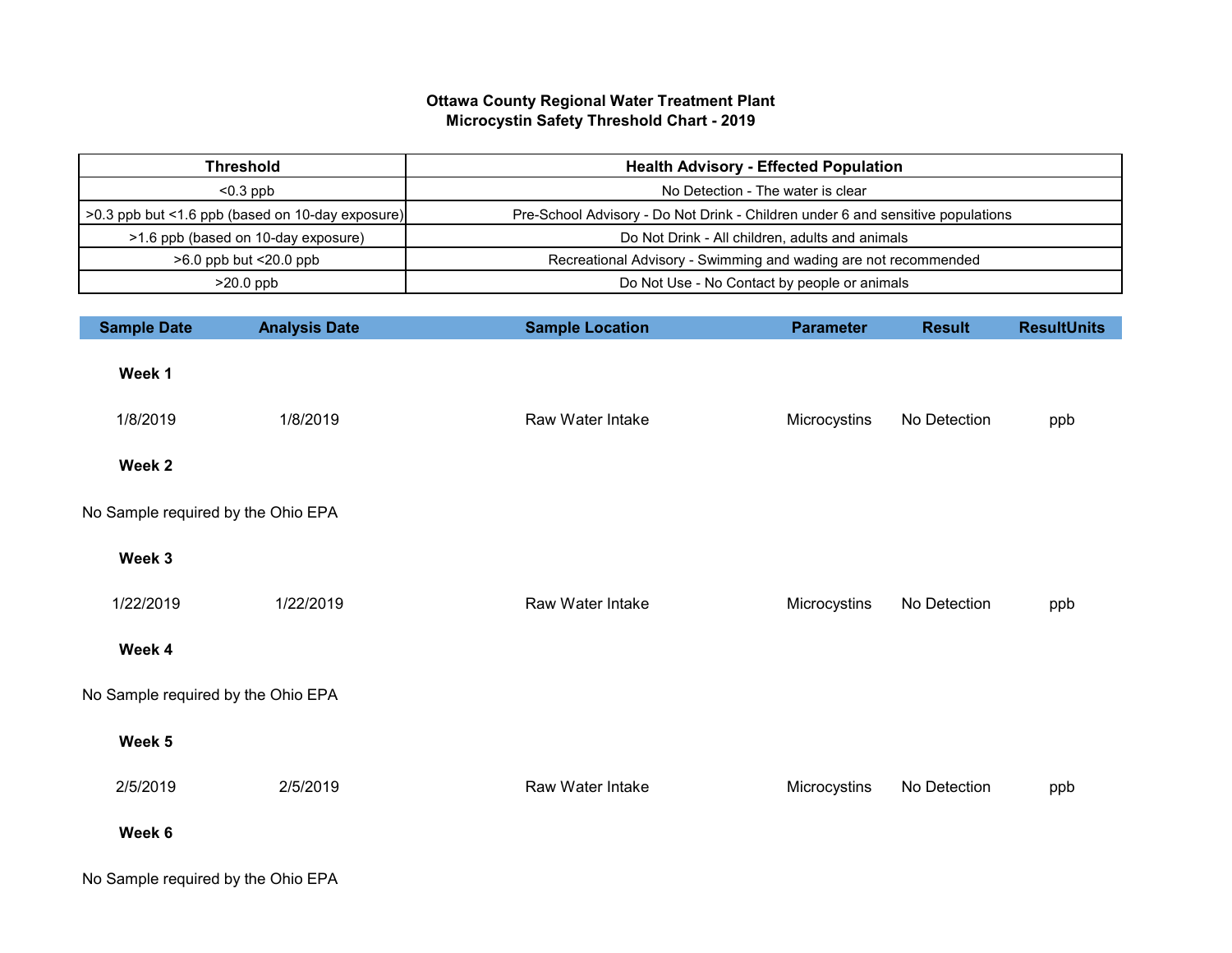## **Week 7**

| 2/19/2019                          | 2/19/2019 | Raw Water Intake | Microcystins | No Detection | ppb |
|------------------------------------|-----------|------------------|--------------|--------------|-----|
| Week 8                             |           |                  |              |              |     |
| No Sample required by the Ohio EPA |           |                  |              |              |     |
| Week 9                             |           |                  |              |              |     |
| 3/5/2019                           | 3/5/2019  | Raw Water Intake | Microcystins | No Detection | ppb |
| Week 10                            |           |                  |              |              |     |
| No Sample required by the Ohio EPA |           |                  |              |              |     |
| Week 11                            |           |                  |              |              |     |
| 3/19/2019                          | 3/19/2019 | Raw Water Intake | Microcystins | No Detection | ppb |
| Week 12                            |           |                  |              |              |     |
| No Sample required by the Ohio EPA |           |                  |              |              |     |
| Week 13                            |           |                  |              |              |     |
| 4/2/2019                           | 4/2/2019  | Raw Water Intake | Microcystins | No Detection | ppb |
| Week 14                            |           |                  |              |              |     |
| No Sample required by the Ohio EPA |           |                  |              |              |     |
| Week 15                            |           |                  |              |              |     |
| 4/16/2019                          | 4/16/2019 | Raw Water Intake | Microcystins | No Detection | ppb |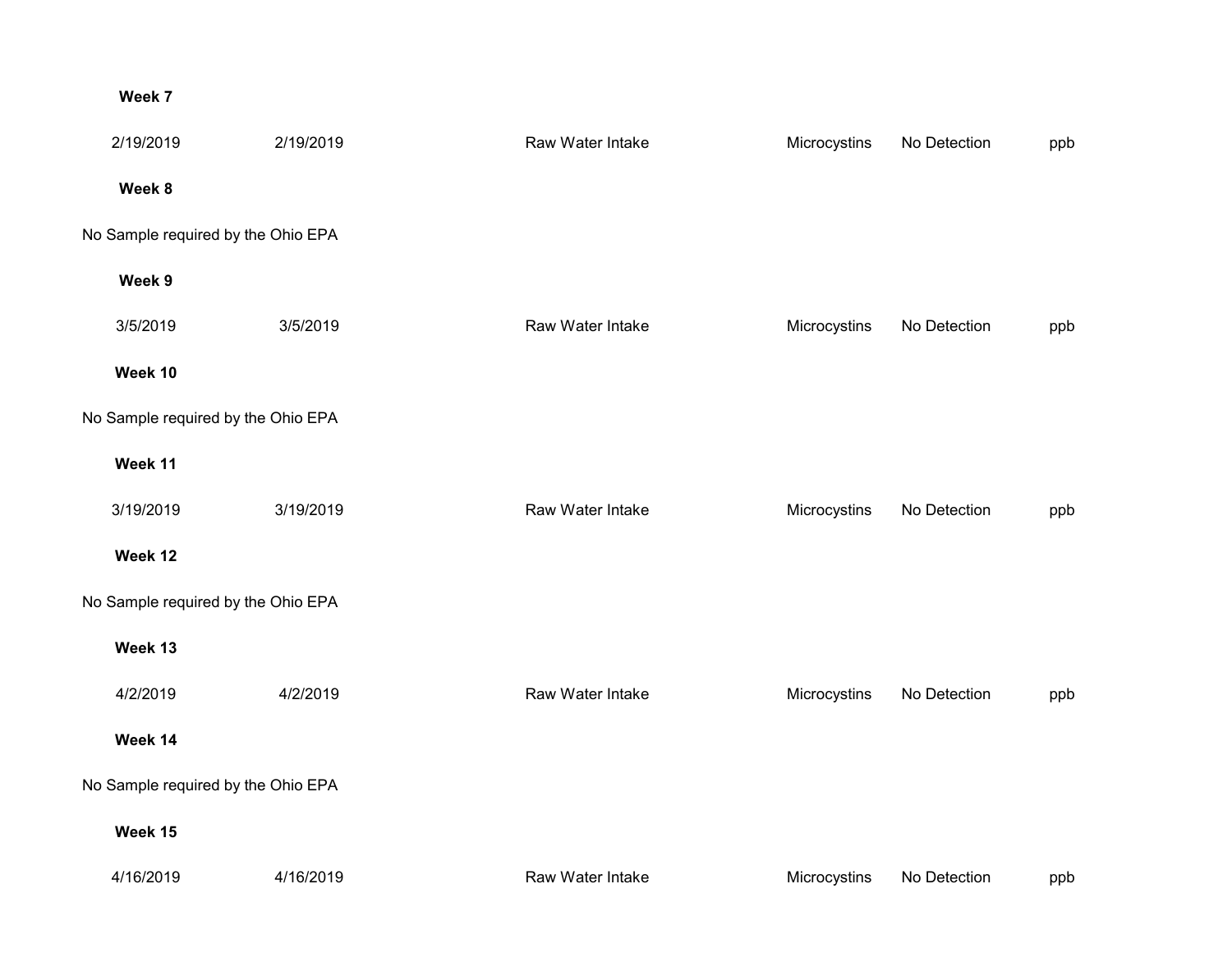# **Week 16**

# No Sample required by the Ohio EPA

#### **Week 17**

| 4/30/2019                          | 4/30/2019 | Raw Water Intake | Microcystins | No Detection | ppb |
|------------------------------------|-----------|------------------|--------------|--------------|-----|
| Week 18                            |           |                  |              |              |     |
| No Sample required by the Ohio EPA |           |                  |              |              |     |
| Week 19                            |           |                  |              |              |     |
| 5/17/2019                          | 5/17/2019 | Raw Water Intake | Microcystins | No Detection | ppb |
| Week 20                            |           |                  |              |              |     |
| No Sample required by the Ohio EPA |           |                  |              |              |     |
| Week 21<br>5/31/2019               | 5/31/2019 | Raw Water Intake | Microcystins | No Detection | ppb |
| Week 22                            |           |                  |              |              |     |
| No Sample required by the Ohio EPA |           |                  |              |              |     |
| Week 23                            |           |                  |              |              |     |
| 6/14/2019                          | 6/14/2019 | Raw Water Intake | Microcystins | No Detection | ppb |
| Week 24                            |           |                  |              |              |     |
| No Sample required by the Ohio EPA |           |                  |              |              |     |

**Week 25**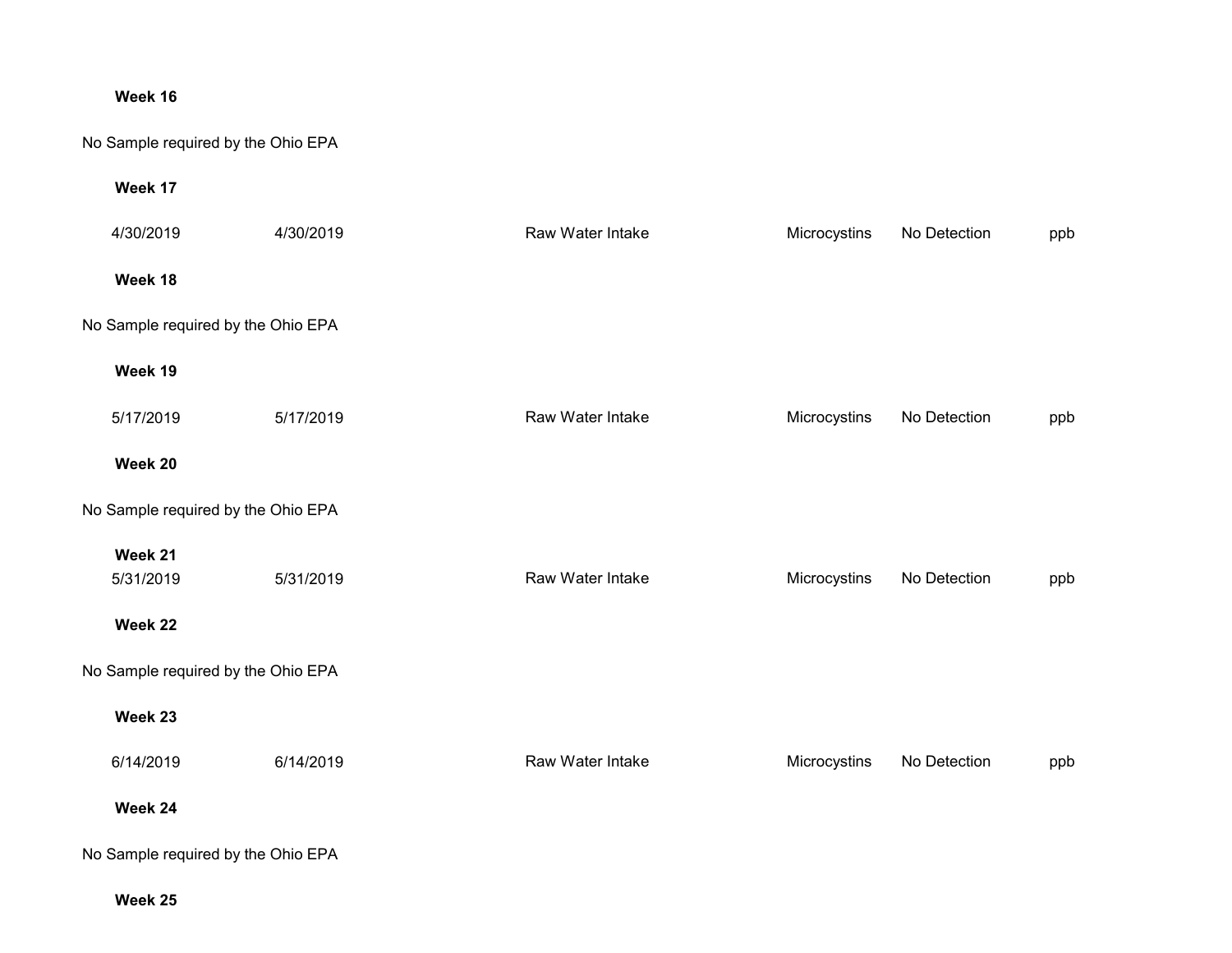| 6/28/2019                          | 6/28/2019 | Raw Water Intake               | Microcystins | No Detection | ppb |
|------------------------------------|-----------|--------------------------------|--------------|--------------|-----|
| Week 26                            |           |                                |              |              |     |
| No Sample required by the Ohio EPA |           |                                |              |              |     |
| Week 27                            |           |                                |              |              |     |
| 7/12/2019                          | 7/12/2019 | Raw Water Intake               | Microcystins | No Detection | ppb |
| Week 28                            |           |                                |              |              |     |
| No Sample required by the Ohio EPA |           |                                |              |              |     |
| Week 29                            |           |                                |              |              |     |
| 7/26/2019                          | 7/26/2019 | Raw Water Intake               | Microcystins | 0.69         | ppb |
| Week 30                            |           |                                |              |              |     |
| 7/30/2019                          | 7/30/2019 | Raw Water Intake               | Microcystins | No Detection | ppb |
| Week 31                            |           |                                |              |              |     |
| 8/6/2019                           | 8/6/2019  | Raw Water Intake               | Microcystins | 1.17         | ppb |
| 8/6/2019                           | 8/6/2019  | <b>Finished Drinking Water</b> | Microcystins | No Detection | ppb |
| Week 32                            |           |                                |              |              |     |
| 8/12/2019                          | 8/12/2019 | Raw Water Lake Intake          | Microcystins | 22.34        | ppb |
| 8/12/2019                          | 8/12/2019 | <b>Finished Drinking Water</b> | Microcystins | No Detection | ppb |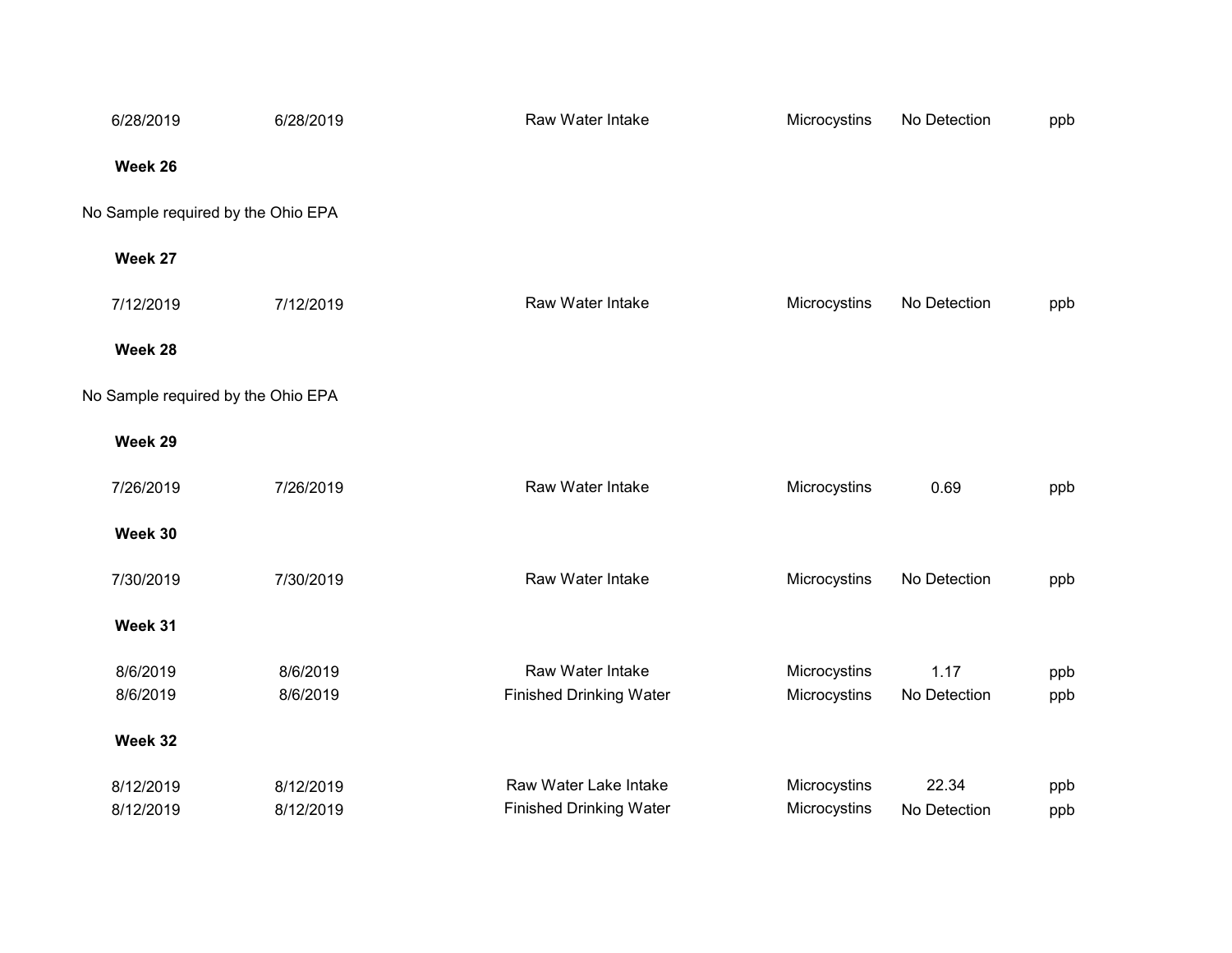| 8/13/2019 | 8/13/2019 | Raw Water Lake Intake          | Microcystins | 10.24        | ppb |
|-----------|-----------|--------------------------------|--------------|--------------|-----|
| 8/13/2019 | 8/13/2019 | <b>Raw Water River Intake</b>  | Microcystins | 16.42        | ppb |
| 8/13/2019 | 8/13/2019 | <b>Finished Drinking Water</b> | Microcystins | No Detection | ppb |
| 8/16/2019 | 8/16/2019 | Raw Water Lake Intake          | Microcystins | 5.90         | ppb |
| 8/16/2019 | 8/16/2019 | <b>Finished Drinking Water</b> | Microcystins | No Detection | ppb |
| Week 33   |           |                                |              |              |     |
| 8/19/2019 | 8/19/2019 | Raw Water Lake Intake          | Microcystins | 13.92        | ppb |
| 8/19/2019 | 8/19/2019 | <b>Finished Drinking Water</b> | Microcystins | No Detection | ppb |
| 8/20/2019 | 8/20/2019 | Raw Water Lake Intake          | Microcystins | 18.18        | ppb |
| 8/20/2019 | 8/20/2019 | <b>Finished Drinking Water</b> | Microcystins | No Detection | ppb |
| 8/23/2019 | 8/23/2019 | Raw Water Lake Intake          | Microcystins | 7.61         | ppb |
| 8/23/2019 | 8/23/2019 | <b>Finished Drinking Water</b> | Microcystins | No Detection | ppb |
| Week 34   |           |                                |              |              |     |
| 8/26/2019 | 8/26/2019 | Raw Water Lake Intake          | Microcystins | 2.17         | ppb |
| 8/26/2019 | 8/26/2019 | <b>Finished Drinking Water</b> | Microcystins | No Detection | ppb |
| 8/27/2019 | 8/27/2019 | Raw Water Lake Intake          | Microcystins | 1.56         | ppb |
| 8/27/2019 | 8/27/2019 | <b>Finished Drinking Water</b> | Microcystins | No Detection | ppb |
| Week 35   |           |                                |              |              |     |
| 9/3/2019  | 9/3/2019  | Raw Water Lake Intake          | Microcystins | 1.44         | ppb |
| 9/3/2019  | 9/3/2019  | <b>Finished Drinking Water</b> | Microcystins | No Detection | ppb |
| Week 36   |           |                                |              |              |     |
| 9/10/2019 | 9/10/2019 | Raw Water Lake Intake          | Microcystins | 0.90         | ppb |
| 9/10/2019 | 9/10/2019 | <b>Finished Drinking Water</b> | Microcystins | No Detection | ppb |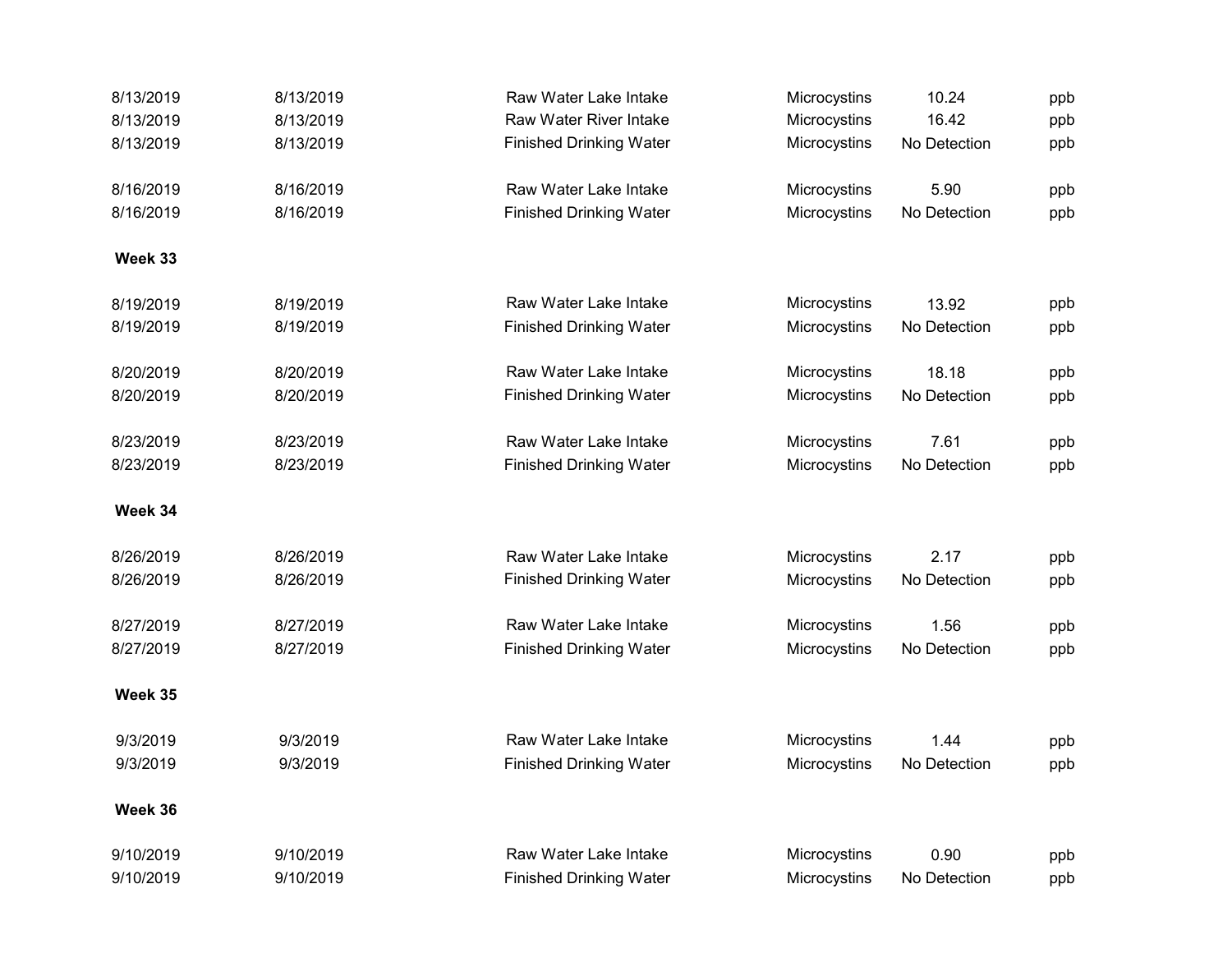## **Week 37**

| 9/17/2019                          | 9/17/2019  | Raw Water Lake Intake          | Microcystins | No Detection | ppb |
|------------------------------------|------------|--------------------------------|--------------|--------------|-----|
| 9/17/2019                          | 9/17/2019  | <b>Finished Drinking Water</b> | Microcystins | No Detection | ppb |
|                                    |            |                                |              |              |     |
| Week 38                            |            |                                |              |              |     |
| 9/24/2019                          | 9/24/2019  | Raw Water Lake Intake          | Microcystins | No Detection | ppb |
| 9/24/2019                          | 9/24/2019  | <b>Finished Drinking Water</b> | Microcystins | No Detection | ppb |
|                                    |            |                                |              |              |     |
| Week 39                            |            |                                |              |              |     |
| No Sample required by the Ohio EPA |            |                                |              |              |     |
|                                    |            |                                |              |              |     |
| Week 40                            |            |                                |              |              |     |
| No Sample required by the Ohio EPA |            |                                |              |              |     |
|                                    |            |                                |              |              |     |
| Week 41                            |            |                                |              |              |     |
| 10/15/2019                         | 10/15/2019 | Raw Water Lake Intake          | Microcystins | No Detection |     |
|                                    |            |                                |              |              | ppb |
| Week 42                            |            |                                |              |              |     |
| No Sample required by the Ohio EPA |            |                                |              |              |     |
|                                    |            |                                |              |              |     |
| Week 43                            |            |                                |              |              |     |
|                                    | 10/29/2019 | Raw Water Lake Intake          | Microcystins |              |     |
| 10/29/2019                         |            |                                |              | No Detection | ppb |
| Week 44                            |            |                                |              |              |     |
|                                    |            |                                |              |              |     |
| No Sample required by the Ohio EPA |            |                                |              |              |     |
|                                    |            |                                |              |              |     |

**Week 45**